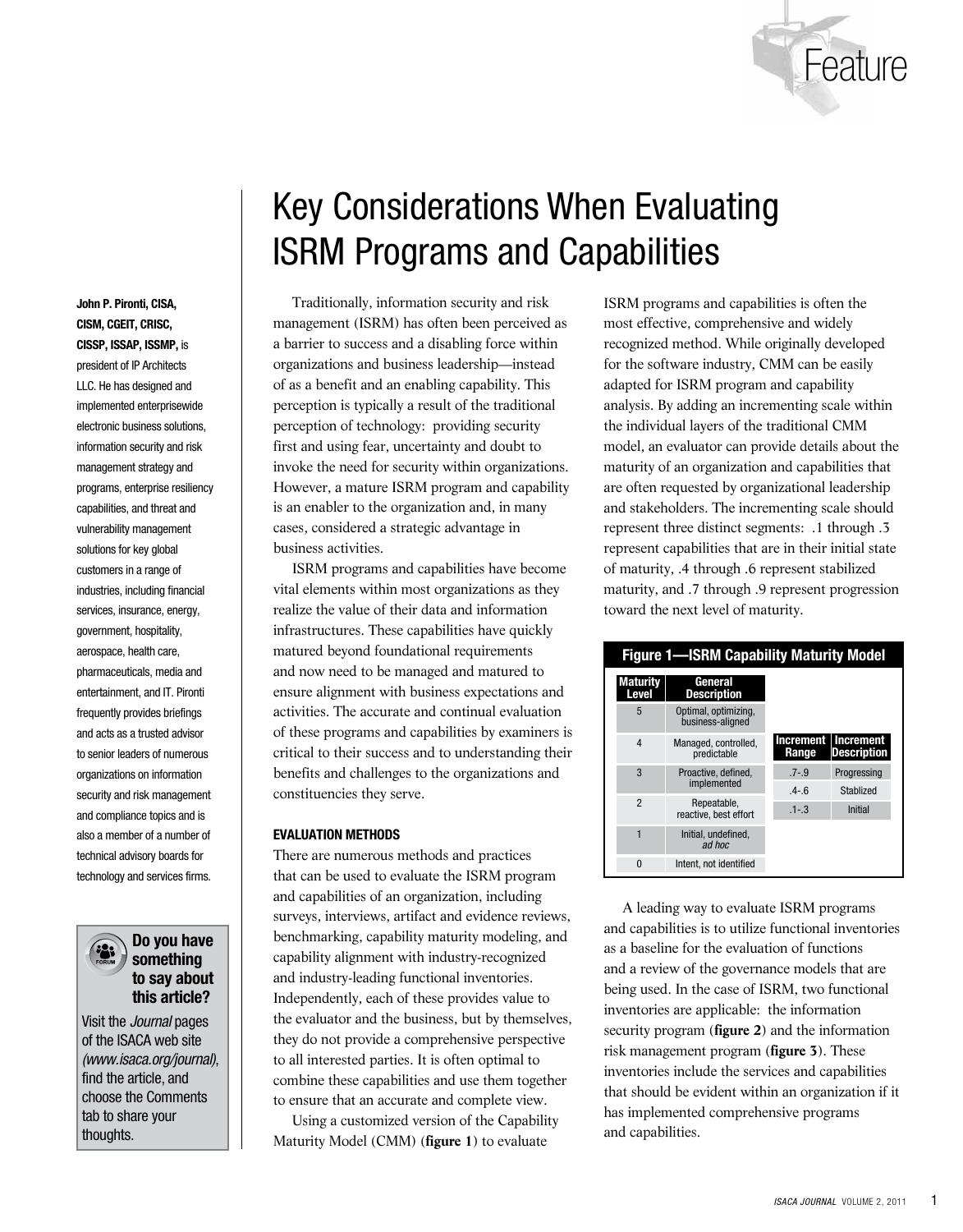| <b>Figure 2-Information Security</b><br><b>Program Functional Inventory</b> |                                                            |                                                             |                         |                            |
|-----------------------------------------------------------------------------|------------------------------------------------------------|-------------------------------------------------------------|-------------------------|----------------------------|
| <b>CISO</b>                                                                 | Threat and<br>Vulnerability<br>Assessment                  | Vulnerability<br>Management and<br><b>Incident Response</b> | Legal and<br>Regulatory | Strategy                   |
| Policies.<br>Procedures.<br>Principles and<br><b>Standards</b>              | Enterprise<br>Resiliency                                   | Education and<br>Communications                             | Governance              | Architecture and<br>Design |
| <b>Technology and</b><br>Capability<br>Evaluation and<br>Accreditation      | Kev<br>Performance<br>Analysis and<br><b>Effectiveness</b> | Information<br>Security<br>Oversight Board                  |                         |                            |



Once the functional inventories that are going to be used are identified, it is important to evaluate the strategy that the organization has developed for the ISRM program and capabilities to ensure that it is aligned with business expectations and requirements.

## **EVALUATING ISRM STRATEGY**

It is important to assess whether an organization has developed and implemented a formal strategy for the ISRM program and associated capabilities, and that it has been documented and approved within the organization. A comprehensive strategy will include, at minimum, the following key elements:

- Comprehension and acknowledgment of current business conditions
- Governance models that will be utilized
- Alignment with the organizational risk profile and appetite
- Budget considerations and sourcing plans
- Metrics and measures
- Communication and awareness plans

Strategy is an important component to evaluate. It must be carefully considered and executed to align with business requirements and expectations.

#### **BUSINESS ALIGNMENT AND ACCEPTANCE**

The alignment of ISRM capabilities with business requirements and activities is vital to the ISRM program's success. Polling and interviewing business stakeholders and leaders about their perceptions and interactions with the ISRM organization and its functions are the leading methods for assessing business alignment. The business and other interested parties, such as external stakeholders and regulatory oversight groups (if applicable), should not only be aware of the capabilities that are provided, but also be able to derive value from the knowledge and services that are furnished. A key indicator of the lack of business alignment is the business or any interested party being unhappy with or unaware of the capabilities or services that are provided or available.

An additional consideration when evaluating business alignment is the ability of the ISRM program or capabilities to assist in the enhancement of business activities and financial position. ISRM can be used as a valuable asset to increase the confidence of current and prospective customers and partners when they are deciding to begin or enhance a business relationship with an organization. A key indicator of the existence of this capability can be found in the sales and marketing approaches of the organization. Including ISRM concepts and capabilities in messaging or communication activities shows confidence in these capabilities and acknowledges their strategic value potential.

A key indicator of business acceptance is the time in the development cycle of products and services at which ISRM programs and capabilities are engaged. Often, organizations that utilize ISRM capabilities early in their development activities find that they are able to reduce costs (often by as much as 30 percent) and increase efficiency in those capabilities. This is because the organizations integrate ISRM concepts and requirements in the design phase, not toward the end of development activities when the need to add these capabilities results in costly reengineering and adjustments.

Another key indicator of ISRM business acceptance is the number of policy exception requests that are applied for by the business and then granted by the ISRM organization. It is typical to see an increased or higher-than-normal number of exception requests (compared to existing policies) when new policies are introduced. Exceptions that are requested based on the need for more time to comply with the policies are not as critical as those that are requested as an attempt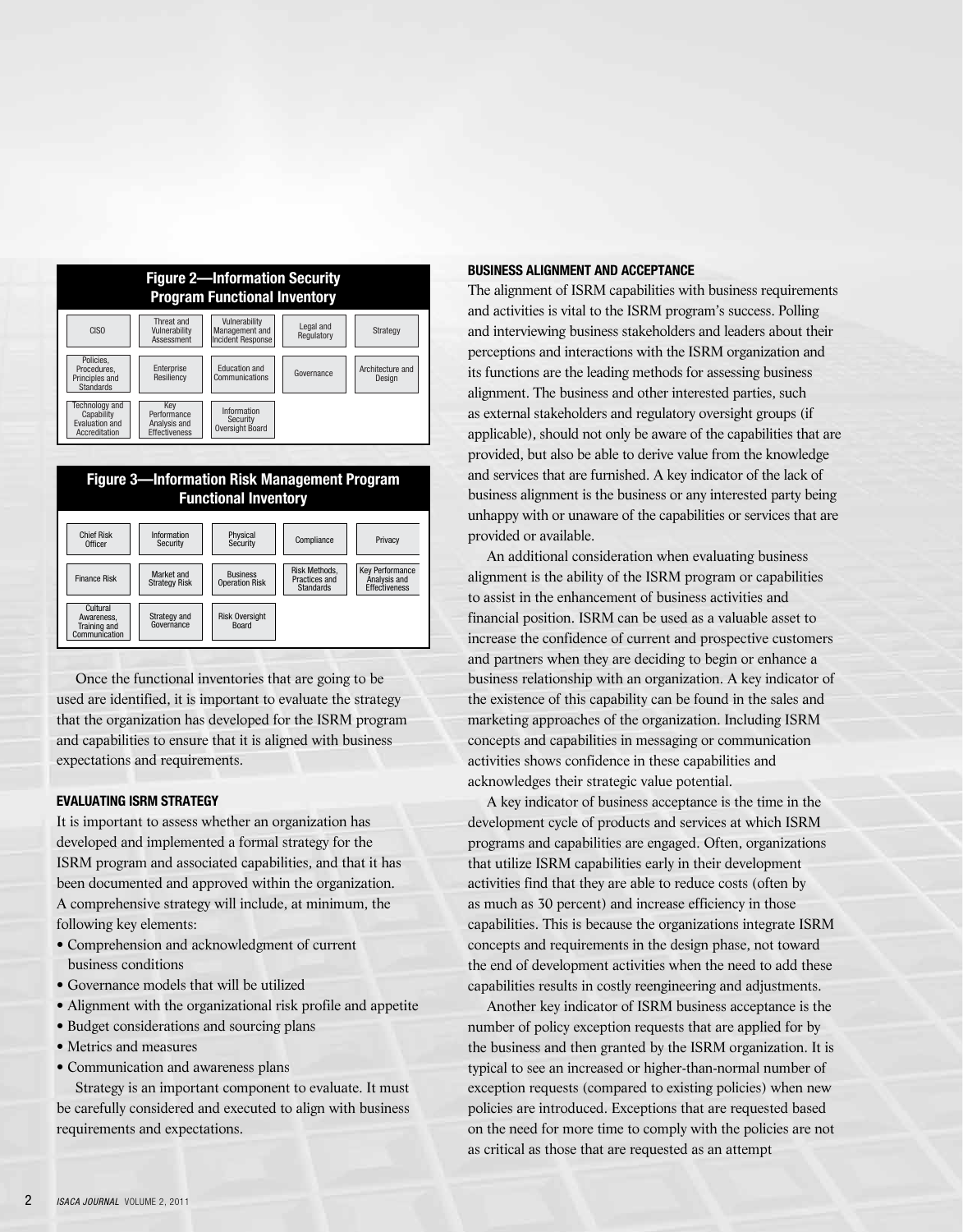

• Make sure to attend one of the three ISRM conferences scheduled for 2011

# *www.isaca.org/isrm*

• See the ISACA Business Model for Information Security (BMIS)

# *www.isaca.org/bmis*

by the business to evade or avoid complying with policies. More important than the number of requests is the number of approvals that are granted for the requests. A large number of requests and approvals is a key indicator that the policies are not aligned with the business needs or capabilities.

## **GOVERNANCE**

To function at optimal efficiency and capability, ISRM programs and capabilities require a governance plan and structure to be in place and functioning. The governance model should include the functional inventory that is utilized and an operating plan for each function. This plan should include staff and resource requirements, budget tracking, maturity and stabilization plans, a mapping to strategic business goals and requirements, and evidence of business alignment. The governance model should also clearly define the minimal and optimal operating requirements for each function and show evidence of tracking activities that demonstrate that the leadership of both the ISRM program and the business has accurate and meaningful insights into the health and performance of the program and of the services and capabilities that are provided by the program.

The reporting structure of the ISRM program is key to its ability to be effective and successful within an organization. Many ISRM programs were created as part of technology organizations and are reported on to the chief information officer (CIO). This can be an effective structure for initial capabilities, but it is often not ideal or appropriate for mature organizations. The goal of ISRM should be to protect information and the information infrastructure, which includes technology, but it should not focus on this alone. When reviewing ISRM capabilities, areas should

be noted in which a conflict of interest may arise due to ISRM leadership's interaction with members of technology leadership who may not understand or support the full scope of the capabilities and requirements.

Once the governance structure has been evaluated, the next key area of evaluation should be the threat, vulnerability and risk assessment methods and practices that are used by the ISRM program to appropriately identify, evaluate and report on the key areas of risk and concern on which the business should focus at any given time.

## **THREAT, VULNERABILITY AND RISK ASSESSMENT METHODS**

The methods and practices that are used as part of ISRM programs and capabilities to evaluate threats, vulnerabilities and risks should be consistent, repeatable and easily understood by their target audiences. These methods and practices should include the following components:

- Business process mapping
- Asset inventory and classification
- Threat and vulnerability analysis methodology
- Risk assessment methodology
- Intelligence gathering, processing and reporting capabilities

A clear distinction must exist between threat and vulnerability analysis and risk management activities within the organization. Information security professionals often mischaracterize situations that are threats and vulnerabilities as risks because the professionals recognize the technical impact without appropriately understanding or incorporating the business impact into their assertions. In most cases, information security programs and the professionals who work in them do not have the full insights of the business leadership in regard to business strategy, importance rankings of business processes and capabilities, and business intelligence to properly identify and rank risks. However, the information they provide about threats, including probability and business impact insights, is essential to the accuracy and value of risk assessments and rankings.

When evaluating ISRM capabilities, a key area of focus should be the process utilized to identify and represent risk to the organization and key stakeholders. Risk assessment, ranking and reporting capabilities should utilize and follow a structured, consistent and repeatable approach. The ISRM capabilities of an organization can provide valuable insights into the enterprise risk management (ERM) capabilities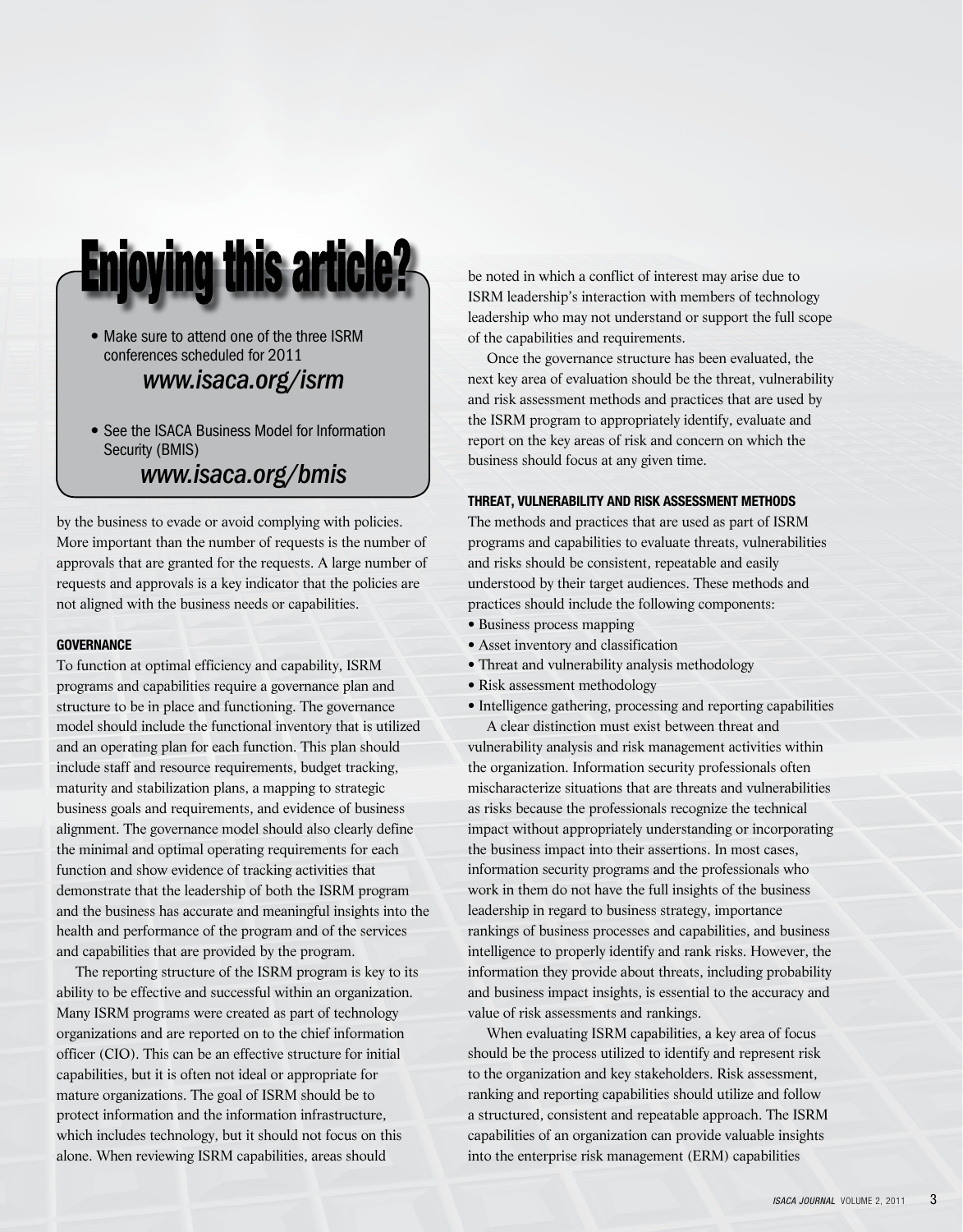of the organization, and are often better suited to perform information risk assessments and rankings for the enterprise. ERM often does not have the maturity or knowledge to properly incorporate information risk into their assessment, ranking and reporting. Consequently, the ISRM program and capabilities should work closely with the ERM organization and associated stakeholders to understand their needs and to assist them with their activities.

#### **MODES OF OPERATION**

ISRM programs and capabilities are unique within organizations because they have proactive and reactive responsibilities. It is important to assess the ability to effectively operate in both modes. Mature programs are often more focused on proactive capabilities such as threat and vulnerability analysis, vulnerability management, training and awareness, intelligence activities, and control maturity and enhancement. Reactive programs tend to be focused on compliance activities and on responding to incidents and threats as they are realized. If an organization is focused on reactive capabilities, it is often a key indicator of immaturity and a lack of organizational focus on ISRM programs and capabilities.

When evaluating ISRM programs and capabilities, it is important to identify their charter and what they are expected to protect or what problem they are trying to solve. Typically, there are two modes of operation that are utilized. The first is a primarily reactive and technologically focused approach. This model is often found in organizations that do not have mature capabilities and/or do not derive business value from ISRM. In this case, the organization typically does not adequately fund its ISRM program, relies on these capabilities only when it is negatively impacted by an information security incident, and utilizes them as response capabilities.

The second mode of operation, a data- and businessprocess-focused approach, is typically indicative of a more mature organization. In this mode, the organization perceives ISRM as providing business value, will leverage these capabilities in its revenue-generating business activities, and will embrace the guidance and functions that are provided as a benefit to the organization's success, rather than as a disabling roadblock. In this mode, technology is still incorporated in the activities of ISRM capabilities, but they are more focused on business processes and data in these activities. In most cases, technology becomes a supporting element and is used to enable controls instead of being the primary focus of the ISRM activities.

Either mode of operation can assist the organization in meeting its compliance goals (internal and external, if applicable). The extent to which this should be evaluated and scrutinized will be based on the organization's approach to compliance.

#### **APPROACH TO COMPLIANCE**

Compliance has quickly become an integrated part of any ISRM program or capability within an organization. There are numerous external regulatory, legal and industry standards and internal policies with which organizations need to be compliant to meet their compliance goals. One consideration that must be made is the organization's approach to compliance. Ideally, compliance should be considered a starting point and not an end point of ISRM capabilities. Unfortunately, many organizations have adopted an approach called "security by compliance," which is not only a sign of immaturity, it may also make them vulnerable to a significant number of businessimpacting threats and may expose them to a wide range of risks for which they may not properly account.

Security by compliance is often an indicator of an organization's distrust or frustration with its current ISRM capabilities. Compliance requirements have provided organizations a measure by which they believe they can gauge their needs for ISRM capabilities. Again, compliance should be considered a starting point and not an end point for ISRM programs, capabilities and requirements.

A key attribute of mature and effective ISRM programs and capabilities is their ability to meet internal and external compliance requirements and goals with minimal effort as a result of their business-as-usual activities. Compliance is not treated as a separate initiative or program, but instead as an integrated component of the organization's business activities. In many cases, proof of compliance will become a data-packaging and reporting activity, with a small amount of effort required to meet specific requirements or to develop reports that may not be part of the normal business operations of an organization.

A compliance strategy should also be part of any compliance-related activities. Complete compliance may not be desirable or achievable given an organization's current business conditions or activities. In this case, it is important that a strategy and road map exist that highlight and focus on the most critical compliance requirements first, and then address other requirements based on business impact and the level of effort required to achieve the requirements over a reasonable period of time.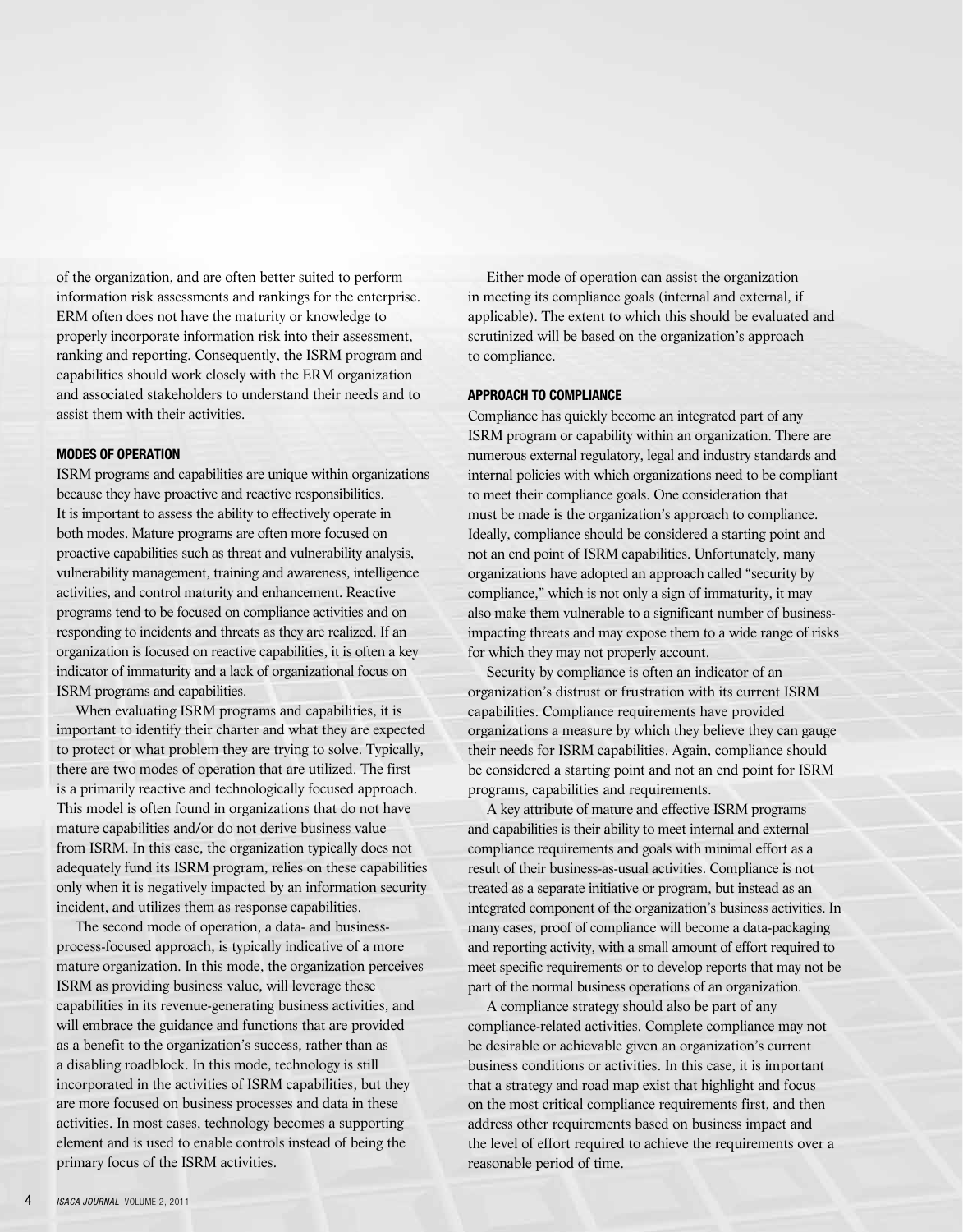Along with a strategy for compliance, training and awareness activities also need to be evaluated and considered for their effectiveness. Training and awareness are essential to the concept of cultural change and critical to the success of achieving the goals of business-as-usual activities.

#### **TRAINING AND AWARENESS**

Training and awareness activities for ISRM are essential to the success of any capability or program. Training and awareness should not be limited to annual training activities or one platform (electronic, lecture, broadcasts, etc.). When evaluating training and awareness activities, it is important to determine whether the organization has identified the learning styles of its stakeholders and constituency and whether it develops aligned materials.

Training and awareness activities should allow for interactive and bilateral opportunities for learning and communication. It is important that the intended audiences have the ability to ask questions, express concerns and/ or suggest ideas. Electronic means such as an internal web site with frequently asked questions (FAQs), blog posts, social media capabilities, and direct contact options with ISRM leadership and staff demonstrate an organization's commitment to working with its constituency instead of being authoritative and omniscient in its approach.

One approach to evaluate the effectiveness of an ISRM program's training and awareness capabilities is to choose employees at random and poll them about their knowledge and impression of the program. The individuals who are chosen should represent a cross-section of the organization, including individual contributors, managers and organizational leaders, and should be asked the same questions. By correlating the data obtained from polling each of these groups, a clear understanding of the awareness of the ISRM program and its capabilities can be derived by its intended constituency and documented.

Correlating data and reporting the results to business leaders and stakeholders are activities that are often associated with metrics and measures. Organizational leaders often base their opinion of the business value provided and of the effectiveness of ISRM programs and capabilities on the metrics and measures that are provided to them.

#### **METRICS AND MEASURES**

Metrics and measures help professionals evaluate the capabilities of their business units and functions. ISRM programs and capabilities have become more engrained within organizations as independent business functions and business units instead of as elements within technology programs. These programs and capabilities need to demonstrate business value to their constituencies, including the organizations that they serve. The metrics and measures associated with ISRM capabilities should demonstrate a focus on the value provided by the individual functions and services that they offer, and on the maturity and efficiency of their functional capabilities.

One of the key performance indicators of the metrics and measures capabilities of an organization is the methods and practices that are utilized for development and operation. A consistent and repeatable methodology should be used for the creation of metrics and measures and for the data gathering, analysis, reporting and threshold assignment elements. If metrics and measures are changed frequently (less than one year would be atypical), the data that are collected and reported using them may not be accurate or representative of what is being measured.

Each key metric or measure (those that are collections of multiple metrics and measures or are considered critical to the success of the organization) should also include thresholds with associated actions or activities. Metrics and measures without thresholds do not provide insights into the positive or negative meaning of the values that they produce. Thresholds can be as simple as a notification or as complex as a trigger for a series of actions and activities that will be executed once met. The intended audiences that will be required to take an action or that will be impacted by an action once the threshold is achieved should be able to easily understand the business need or justification for the action and appreciate the value provided to the organization.

Reporting may be the most valuable and important area to review closely when evaluating metrics capabilities. Reporting is the culmination of all of the metric and measurement activities, and is ultimately how the information will be presented to the organization. A key consideration of reporting is audience identification and alignment. In most cases, ISRM programs provide data to a variety of interested parties including senior leadership, business process owners, and technical and operations staff. The reporting of the metrics and measures should be tailored to each of these audiences in the presentation and format and by which data are included. One way to evaluate the reporting capabilities is to interview stakeholders who are recipients of the data for each identified audience type, gauge the value they believe